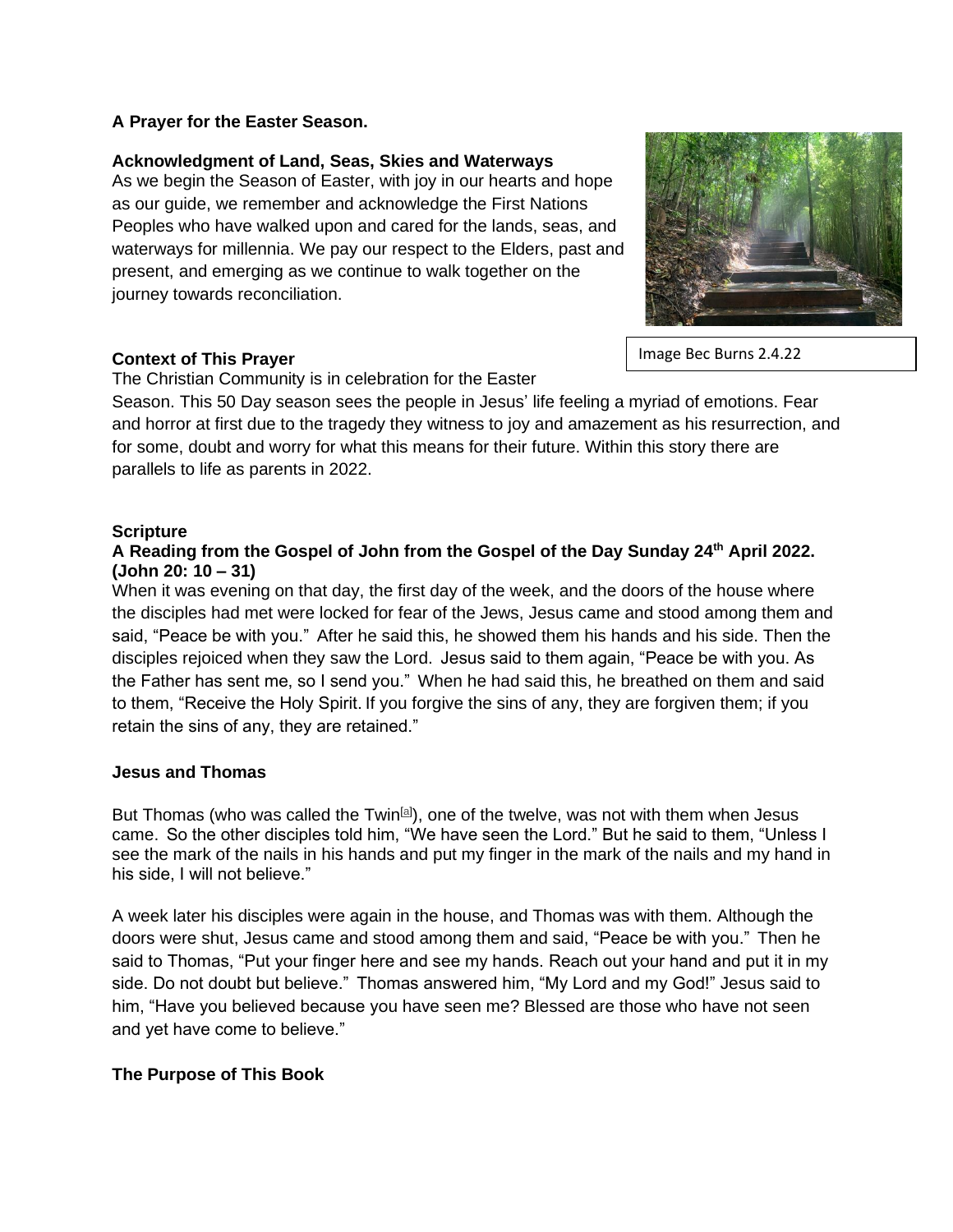Now Jesus did many other signs in the presence of his disciples, which are not written in this book. But these are written so that you may come to believe<sup>[\[b\]](https://www.biblegateway.com/passage/?search=John%2020%3A19-31&version=NRSV#fen-NRSV-26888b)</sup> that Jesus is the Messiah,<sup>[\[c\]](https://www.biblegateway.com/passage/?search=John%2020%3A19-31&version=NRSV#fen-NRSV-26888c)</sup> the Son of God, and that through believing you may have life in his name.

### **Reflection by Bec Burns**

# **Consultant Formation, Identity and Outreach Directorate, Cairns Diocese**

The saying 'Doubting Thomas' is popular and is used in religious and secular contexts in today's world. Doubt is not the only feeling in this story. If we consider the actions of the various disciples throughout this story, we can perhaps find a pattern in our own lives when we are living through hard times or just living life. Often tragedy and joy come like a paradox into our lives, especially when our child is ill, injured or experiences a traumatic situation. The awful news is delivered or discovered, and the depth of despair may be likened to the grief expressed by the disciples and followers of Jesus on Good Friday. Then we hear there is hope; treatment, surgeries, prayers, and anecdotal stories of people who have been through similar circumstances. After this enters the doubt, the fear, and what ifs, and we find it incredibly difficult to see any sign of hope. Then, through the voice of wise friends, or a reading, or some other encounter we may begin to see the signs of hope again and we begin to find ways forward, ways out of the darkness and hope in our life and the lives of those we love. What the disciples experience during the Easter Season is quite often what our lives resemble, drama, hope, sorrow, joy, doubt, assurance. The Easter Season, like Jesus Himself, is the fullness of humanity. As parents knowing our children will experience this fullness of humanity can be distressing. We forget the last part of John's chapter where he explains the purpose of why he put the Gospel together; so that people in the future, i.e., us, can remember to look for the signs that God is with us, that Jesus understands humanity and that in all situations there is hope for a

full life. This is what the disciples encounter from Good Friday to Pentecost and is what we are charged to help our children navigate not avoid as we parent in confusing, uncertain, and joyful and hopeful times.

*The doubting of Saint Thomas, miniature from a liturgical parchment book, Coptic manuscript, 18th-19th Century.*. Photograph. *Britannica ImageQuest*, Encyclopædia Britannica, 25 May 2016.

[quest.eb.com/search/126\\_151372/1/126\\_151372/cite.](https://quest.eb.com/search/126_151372/1/126_151372/cite) Accessed 13 Apr 2022.